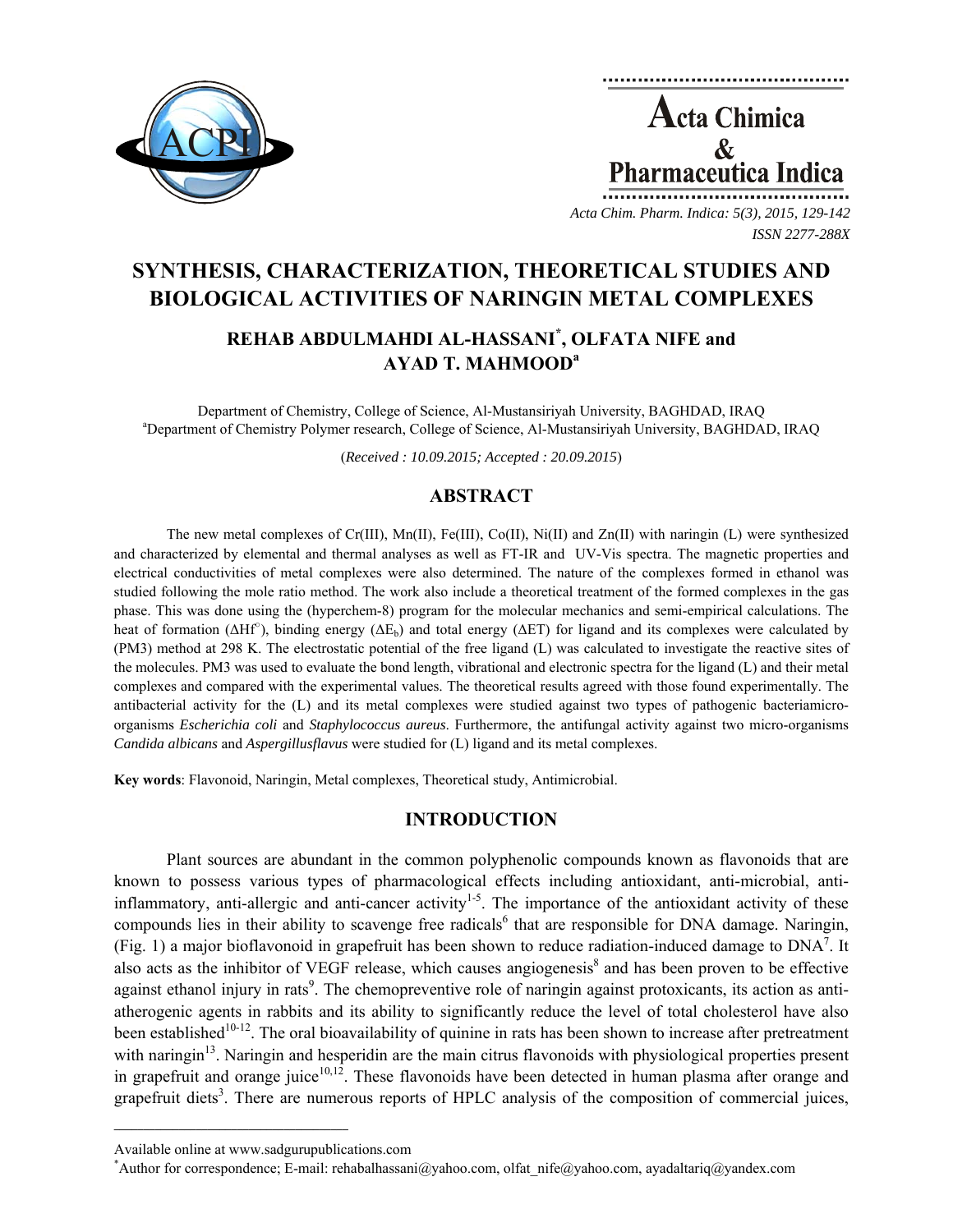concentrates, fresh oranges, and grapefruit<sup>3-5</sup>. This paper describes the synthesis of Cr(III), Mn(II), Fe(III), Co(II), Ni(II) and Zn(II) transition metals complexes bearing a naringin ligand, and its characterization by (FT-IR and Uv-Vis) Spectroscopy, elemental analysis and flame atomic absorption techniques as well as magnetic susceptibility and conductivity measurements. The antimicrobial activity for naringin **(L)** and its metal complexes were studied and compared with the corresponding free flavonoid, naringin. The theoretical studies of the naringin **(L)** and their metal complexes were also made and compared with experimental results.



**Fig. 1: Structure of Naringin** 

## **EXPERIMENTAL**

#### **Instrumentation**

Melting points were recorded on a Gallenkamp MF B600 melting point apparatus. Elemental analyses (C.H.N.) were obtained using EA-034.mth. For metal complexes of naringin **(L)**, metal contents of complexes were estimated spectrophotometrically using Flame atomic absorption Shimadzu-670 AA Spectrophotometer. Infrared spectra were recorded using FT-IR-8300 Shimadzu in the range of 4000-350  $\text{cm}^{-1}$ , samples were measured as CsI disc. Magnetic susceptibilities of samples in the solid state were measured by using a Bruker BM6 magnetic balance. The molar conductivity was measured by using electrolytic conductivity measuring set Model MC-1-Mark V by using platinum electrode (EDC 304) with cell constant  $(1 \text{ cm}^{-1})$ , concentration  $(10^{-3} \text{ M})$  in dimethylformmide as a solvent at room temperature. Electronic spectra were obtained using UV-1650PC-Shimadzu spectrophotometer at room temperature; the measurement were recorded using a concentration of  $(10^{-3} M)$  of the metal complexes in dichloromethane as a solvent.

#### **Materials and methods**

All chemical were of highest purity and were used as received.

#### **Preparation of metal complexes (1-6) of (L)**

An ethanolic solution of each of the following metal ions salts  $(0.69 \text{ mmole})$  (CrCl<sub>3</sub>.6H<sub>2</sub>O, FeCl<sub>3</sub>.9H<sub>2</sub>O, MnCl<sub>2</sub>.5H<sub>2</sub>O, CoCl<sub>2</sub>.6H<sub>2</sub>O, NiCl<sub>2</sub>.6H<sub>2</sub>O and ZnCl<sub>2</sub>.H<sub>2</sub>O) was added to an ethanolic solution (0.69 mmole) of **(L)** except in the case of [Mn(II), Cr(III) and Fe(III)] (1.38 mmol) of **(L)**, with stirring. The resultant pH 6.5 [for Cr(III) and Fe(III)], pH 6.2 [for (Mn(II), Co(II) and Ni(II)] and pH 5.8 [for Zn(II)] were maintained by adding sodium acetate. The reaction mixture was heated under reflux for 2-3 hrs. During this time, a precipitate was formed. The product was filtered off, washed with hot ethanol, followed by cold water and then dried under vacuum. All complexes were identified by elemental analysis (C.H.N), flame atomic absorption, FT-IR and Uv-Vis spectrophotometers, magnetic and conductivity measurements.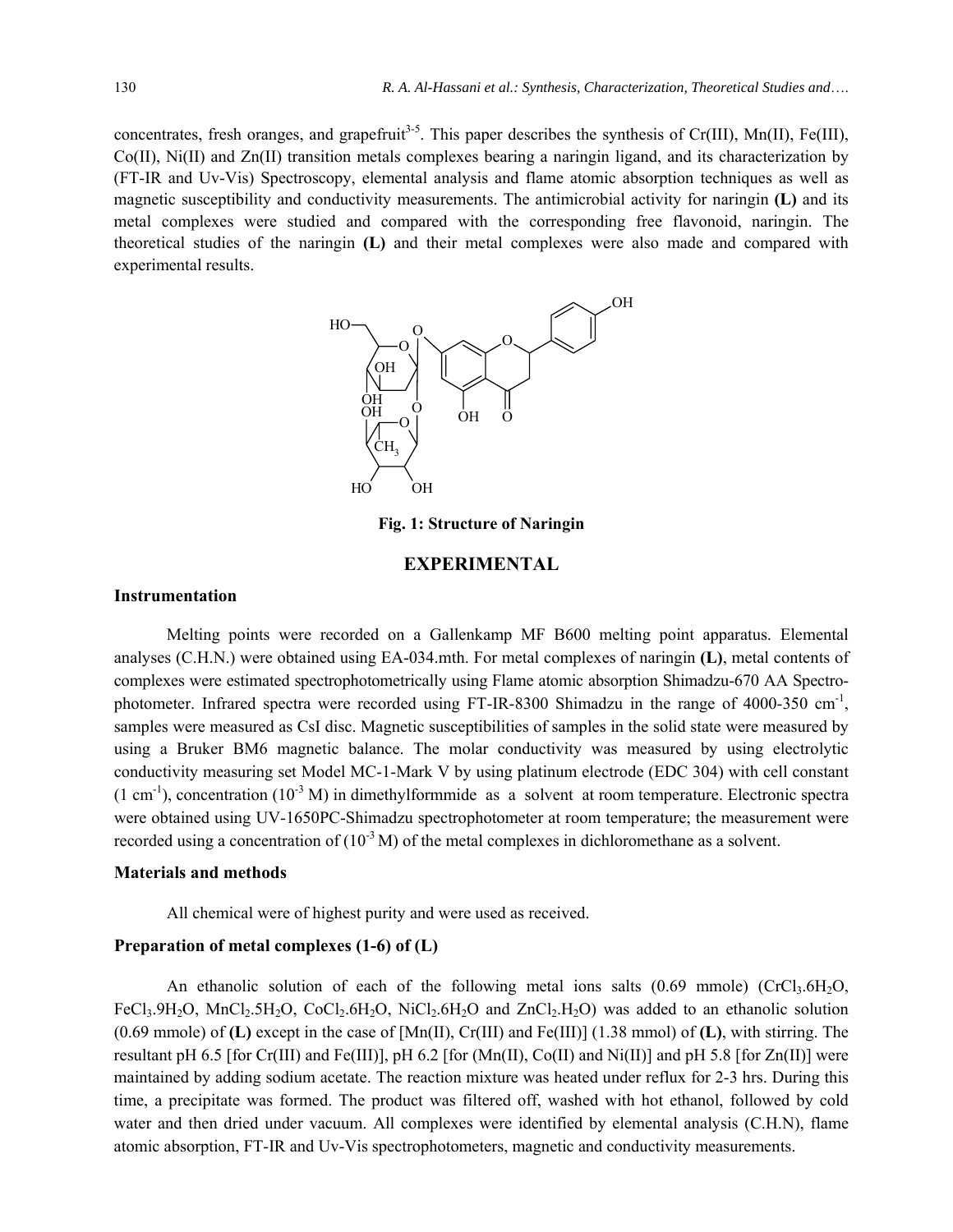#### **Study of complexes formation in the solution**

The (1-5) complexes of the (L) ligand with the selected metal ions  $[Cr(III), Fe(III), Mn(II), Co(II))$ and Ni(II)], were studied in solution using ethanol as a solvent, in order to determine [M:L] ratio in the prepared complexes, following molar ratio method<sup>14</sup>. A series of solutions were prepared having a constant concentration (10-3 M) of the hydrated metal chlorides and the **(L)** ligand. The [M:(L)] ratio was determined from the relationship between the absorbance of the absorbed and the mole ratio of  $[M:(L)]$ .

#### **Programs used in theoretical calculation**

#### **Materials and methods**

Hyperchem is a sophisticated molecular modeler, editor and powerful computational package, that is known for its' quality, flexibility and ease of use<sup>15,16</sup>. It can plot orbital wave functions resulting from semiempirical quantum mechanical calculations, as well as the electrostatic potential, the total charge density or the total spin density can also be determined during semi-empirical calculation. This information is useful in determining reactivity and correlating calculated results with experimental data.

#### **Computational methods**

Semi-empirical quantum mechanical, Molecular mechanics and Mopac 2000.

#### **Types of calculations**

The types of prediction possible of molecules are  $17,18$ :

- (a) Geometry optimization calculations employ energy minimization algorithms to locate stable structures.
- (b) Bond distances
- (c) Molecular dynamics, which provide the thermodymamic calculations and dynamic behavior of molecules
- (d) Plot the electrostatic potential field (HOMO and LUMO).
- (e) Vibrational spectrum (I.R and Raman spectra).

#### **Study of biological activities for ligand (L) and its metal complexes (1-6)**

The biological activities of the ligand **(L)** and its respective complexes **(1-6)** were studied against selected types of bacteria, which include *Escherichia coli* and *Staphylococcus aureus* cultivated in nutrient agar medium, DMSO was used as a solvent and as a control, the concentration of the compounds in this solvent were  $10^{-3}$  M.

The new metal complexes (1-6) were tested for their *in vitro* growth inhibitory activity against further pathogenic fungi, i.e., *Candida albicans* and *Aspergillusflavus* on potato dextrose agar medium and incubated at 30○ C for 72 hrs. DMSO was used as a solvent and as a control for both techniques. The concentrations of the compounds in this solvent were  $10^{-3}$  M. The inhibition of fungal growth expressed in percentage terms, were determined on the growth in test plates compared to the respective control plates, as given by the Vincent equation<sup>19</sup>. Furthermore, the antifungal activity against two micro-organism was calculated by the equation (1).

$$
Inhibition \% = 100 (C - T) / C
$$
...(1)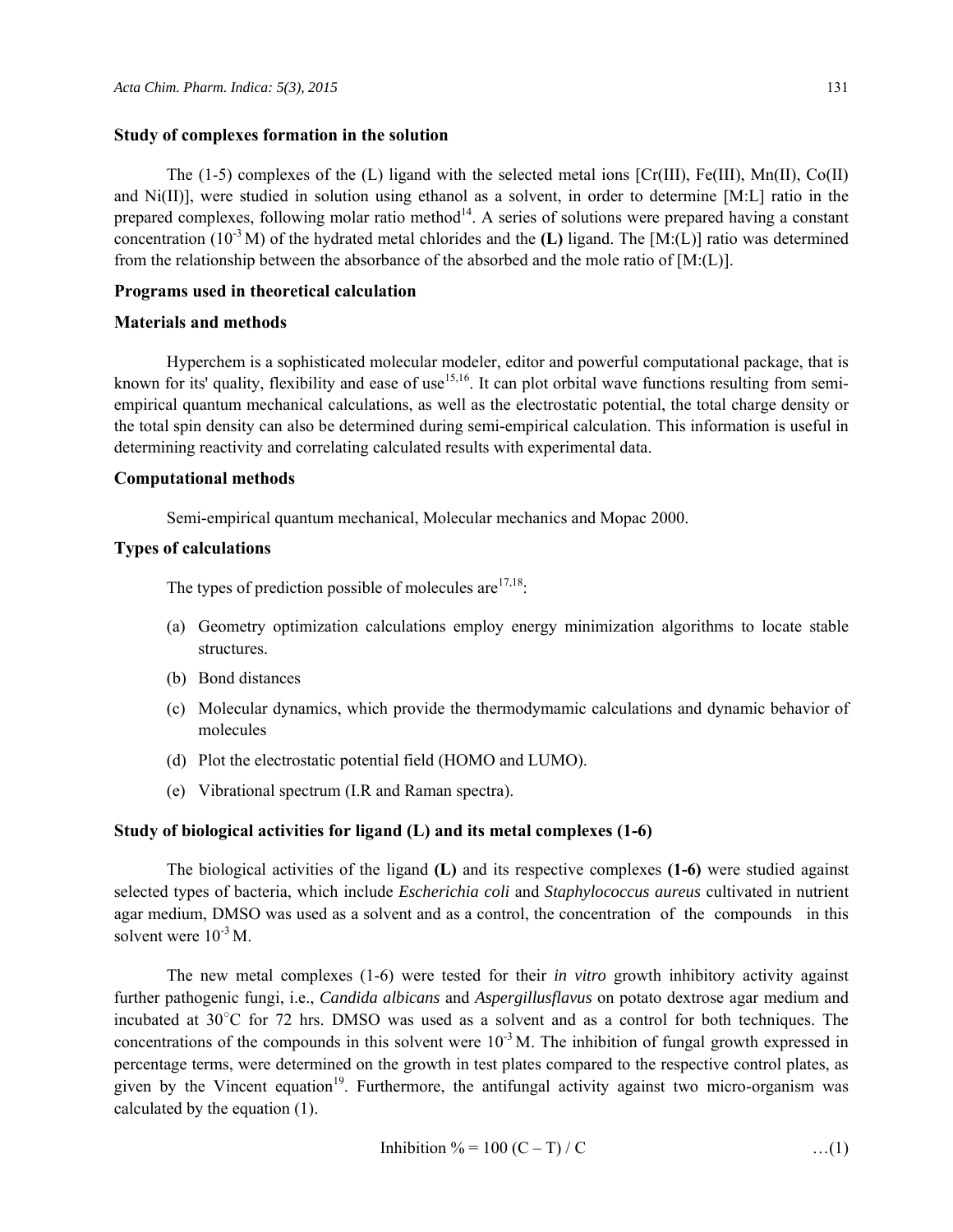Where,  $C =$  Diameter of fungal growth on the control plate, and  $T =$  Diameter of fungal growth on the test plate

## **RESULTS AND DISCUSSION**

#### **Study of complexes in solid state**

#### **Elemental analyses**

The physical and analytical data of the ligand **(L)** and its metal complexes **(1-6)** are given in Table 1. The results obtained from elemental analysis are in satisfactory agreement with the calculated values. The suggested molecular formula was also supported by spectral measurement as well as magnetic moments. The new complexes **(1-6)** were colored crystalline solids and soluble in CH<sub>2</sub>Cl<sub>2</sub>, CHCl<sub>3</sub>, DMF and DMSO. They were thermally stable and unaffected by atmospheric oxygen and moisture.

| Comp.                   | <b>Melting</b><br>Molar ratio<br>Yield<br>Color |       | <b>Elemental analysis</b><br>found calc. |     |       | <b>Suggested formula</b> |      |                                              |
|-------------------------|-------------------------------------------------|-------|------------------------------------------|-----|-------|--------------------------|------|----------------------------------------------|
| No.                     |                                                 | point | (in ethanol)                             | (%) | C(%)  | H(%)                     | M(%) |                                              |
| $\mathbf{1}$            | Dark                                            | 225   | 1:2                                      | 88  | 50.78 | 5.11                     | 4.13 | $[Cr(C_{27}H_{30}O_{14})_2(H_2O)_{2}]$ Cl    |
|                         | green                                           |       |                                          |     | 50.64 | 5.00                     | 4.06 |                                              |
| $\mathbf{2}$            | Yellowish                                       | 232   | 1:2                                      | 79  | 52.02 | 5.18                     | 4.50 | $[{\rm Mn}(C_{27}H_{30}O_{14})_2(H_2O)_{2}]$ |
|                         | brown                                           |       |                                          |     | 51.97 | 5.13                     | 4.41 |                                              |
| $\mathbf{3}$            | Dark                                            | 238   | 1:2                                      | 80  | 51.07 | 5.01                     | 4.42 | $[Fe(C_{27}H_{30}O_{14})_2(H_2O)_{2}]$ Cl    |
|                         | brown                                           |       |                                          |     | 50.49 | 4.99                     | 4.35 |                                              |
| $\overline{\mathbf{4}}$ | Blueish                                         | 204   | 1:1                                      | 86  | 46.99 | 4.63                     | 9.03 | $[Co(C_{27}H_{30}O_{14}) H_2O Cl]$           |
|                         | green                                           |       |                                          |     | 46.93 | 3.88                     | 8.54 |                                              |
| 5                       | Dark                                            | 222   | 1:1                                      | 84  | 45.89 | 5.00                     | 8.37 | $[Ni(C_{27}H_{30}O_{14})(H_2O)_{2}]$ Cl      |
|                         | green                                           |       |                                          |     | 45.75 | 4.80                     | 8.29 |                                              |
| 6                       | White                                           | 218   | 1:1                                      | 90  | 46.55 | 4.80                     | 9.44 | $[Zn(C_{27}H_{30}O_{14}) H_2O Cl]$           |
|                         |                                                 |       |                                          |     | 46.49 | 4.59                     | 9.38 |                                              |

**Table 1: Physical data for complexes (1-6)** 

#### **Infrared spectroscopic study**

The characteristic vibrations of important groups are described in Table 2. The strong band at 1710 cm<sup>-1</sup> is attributed to ( $v_{C=0}$ ) group<sup>20</sup>, was shifted to a lower frequency by 15-8 cm<sup>-1</sup> in the all the complexes as compared to its ligand **(L)**. A broad band observed at 3700 cm<sup>-1</sup> in IR spectra of ligand **(L)** assigned to υ(OH), which was found to have disappeared in all the respective complexes **(1-6)** that means its bonding with metal ions through deprotonation<sup>20,21</sup>. Another important ligand band occurring at 1275 cm<sup>-1</sup> due to phenolic  $v(C-O)$  shifts to a lower frequency by 22-10 cm<sup>-1</sup> in the all complexes. Ligand behaved as bi dentate with one metal ion, through two-donor atoms of oxygen of carbonyl group and oxygen of the hydroxyl group. These observations were further indicated by the appearance of υM-O and υM-Cl, respectively<sup>22</sup>. All the complexes show additional bands at  $840-830$  cm<sup>-1</sup> indicating the presence of coordinated water $22,23$ .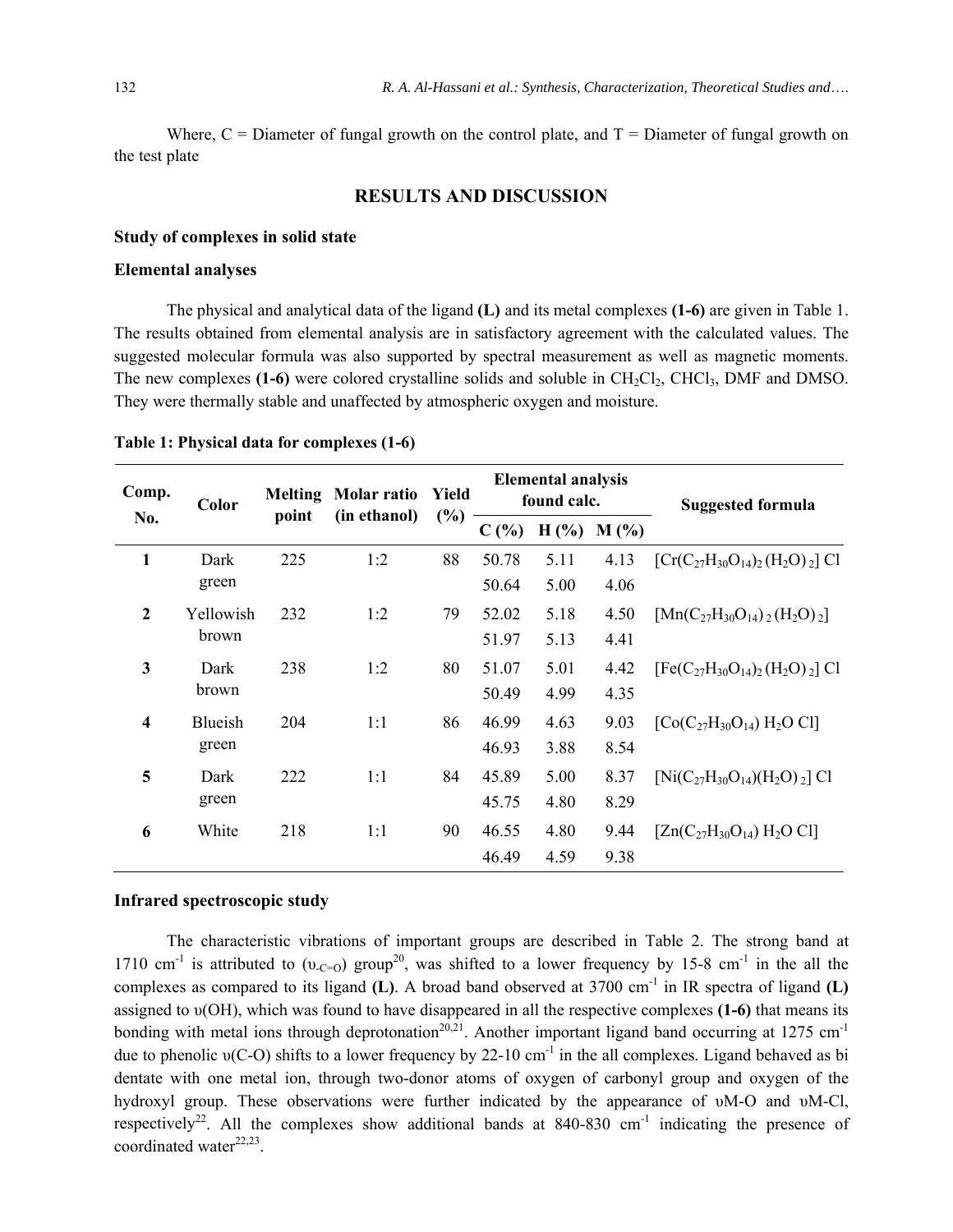| Comp. No. | $v_{C=0}$ | $\mathbf{v}_{\text{OH}}$     | $v_{C-O}$ | $v_{\rm M\text{-}Cl}$ | $v_{\rm M-O}$ | $\rho_{O-H}$ of H <sub>2</sub> O |
|-----------|-----------|------------------------------|-----------|-----------------------|---------------|----------------------------------|
| (L)       | 1710      | 3700                         | 1275      | ۰                     | -             | -                                |
| (1)       | 1702      | $\qquad \qquad \blacksquare$ | 1255      | ۰                     | 522           | 840                              |
| (2)       | 1700      | $\overline{a}$               | 1253      | -                     | 516           | 838                              |
| (3)       | 1695      |                              | 1260      | ۰                     | 508           | 830                              |
| (4)       | 1699      | -                            | 1265      | 399                   | 513           | 833                              |
| (5)       | 1700      |                              | 1257      | ۰                     | 505           | 838                              |
| (6)       | 1697      | ۰                            | 1261      | 400                   | 511           | 830                              |

**Table 2: Stretching vibrational frequencies (cm-1) located in the FT-IR spectra of L and itś complexes** 

## **Electronic absorption spectra, magnetic susceptibility and conductivity measurement**

The ligand **(L)** exhibited two high intensity bands in ethanol. The first bands appeared at 36359 and  $38613$  cm<sup>-1</sup>, respectively and the second bands appeared at  $32998$  and  $31655$  cm<sup>-1</sup>. The two first bands were attributed to  $\pi \to \pi^*$  transitions of the carbonyl group and to conjugated ring system, respectively, while bands related to  $n \rightarrow \pi^*$  transition may be masked by the extension of the second band<sup>23</sup>.

Complexation of **L** with metal ions caused bathochromic shift with the appearance of new bands in the visible and near IR regions. These bands were attributed to M-L charge transfer and to ligand field transitions24. Table 3 describes bands of maximum absorption of complexes **(1-6)** in dichloromethane with their assignments.

The spectra of Cr(III) complex **(1)** exhibited three absorption bands at 12364, 16493 and 29881 cm<sup>-1</sup>. The spectrum was typical of octahedral Cr(III) complexes<sup>25-27</sup>. The  $(v_2/v_1)$  ratio is 1.33, which is very close to the value of obtained for pure octahedral  $Cr(III)$  complexes<sup>26,27</sup>. Magnetic moment of solid complex was found to be 3.89 B.M. and conductivity in DMF showed that the complex was ionic (Table 3).

The UV-Vis spectrum of the yellowish brown manganese complex **(2)** shows two main absorption bands at 20294 and 29674 cm<sup>-1</sup>, which indicate an octahedral geometry<sup>25</sup>. The value of Racah parameters (10 Dq, B`,  $\beta$  and v1) have been calculated to be 12238, 844, 0.98 and 11816 cm<sup>-1</sup>, respectively. The effective magnetic moment at room temperature was found to be 5.02 B.M., which agree well for low-spin manganese in octahedral coordination<sup>27</sup>. Conductivity measurement showed that the complex was not ionic (Table 3).

The prepared dark brown Fe(III) complex **(3)** showed three bands at 15018, 17803 and 33214 cm-1, which are assigned to the transitions:  ${}^6A_{1g} \rightarrow {}^4T_{1g}$ ,  ${}^6A_{1g} \rightarrow {}^4T_{2g}$  and (L)  $\rightarrow$  Fe (C.T), respectively<sup>25,28,29</sup>. The values of 10 Dq obtained by Dq/B`= 1.2, as well as B and β come out to 6818, 611 and 0.5, respectively<sup>25,28</sup>. The magnetic moment of the present complex is 5.86 B.M., with five unpaired electrons and an octahedral configuration<sup>30,31</sup>. The conductivity measurement in DMF showed that the complex was conducting, (Table 3); therefore (Cl) atoms was not considered to be coordinated with metal ion and is located outside the coordination zone.

The measured magnetic moment was 4.62 B.M. This show that the cobalt ion in it's bluish green complex to be paramagnetic with  $d^7$  configuration in a tetrahedral geometry<sup>27,30,31</sup>. The electronic spectrum of cobalt complex **(4)** shows three bands at 14514, 16667 and 19802 cm<sup>-1</sup>. These bands have been assigned to the transition  ${}^4A_2 \rightarrow {}^4T_1(P)^{27-29}$  assuming tetrahedral symmetry around Co(II) ion. The values of Racah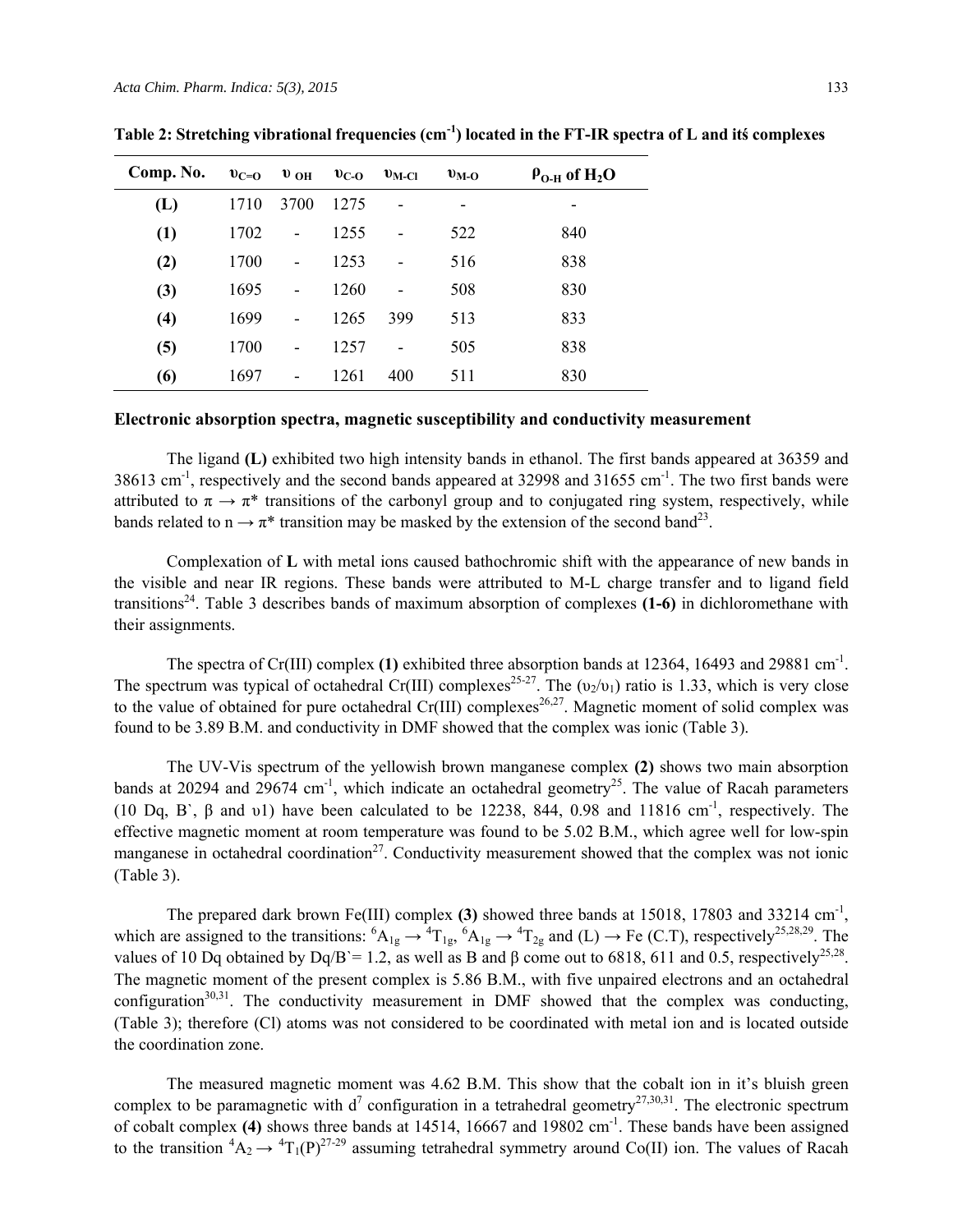parameters (10 Dq, B`,  $\beta$  and  $\nu_2$ ) have been calculated to be 3769.2, 698, 0.62 and 6310 cm<sup>-1</sup>, respectively. The value of β (0.62) signifies a fair amount of covalent character in metal to nitrogen and oxygen bonds. While the value of 10 Dq to be 3769.2 cm<sup>-1</sup>, one should expect a band due the transition  ${}^4A_2 \rightarrow {}^4T_2(F)$  in the infrared region at  $(3749)$  cm<sup>-1</sup>, which couldn't be observed in the spectrum of the cobalt (II) complex<sup>27</sup>. Conductivity in DMF showed that the complex was not ionic (Table 3).

The electronic spectrum of nickel(II) complex **(5)** exhibited two main absorption bands, which are assigned to the two transitions  ${}^1A_{1g} \rightarrow {}^1A_{2g}$  and  ${}^1A_{1g} \rightarrow {}^1E_g$ , respectively in the a square-planar geometry<sup>25,28,32</sup>. Magnetic moment of the complex (0.08 B.M.) is higher than spin value of the nickel metal only, and this result indicates orbital contribution<sup>30,31</sup>. Conductivity measurement showed that the complex was ionic (Table 3).

The complex  $(6)$  of zinc $(II)$  is colorless and was diamagnetic as expected for  $d^{10}$  ion, since the UV-Vis spectra of the band position was compared with that of the ligand only. The conductivity measurements indicate a non-ionic behavior. Thus, from the data obtained from FT-IR spectrum and flame atomic absorption, a tetrahedral geometry a round  $Zn(II)$  ion<sup>24,29</sup> has been assigned.

| No.                     | <b>Maximum</b><br>absorption<br>$v_{\text{max}}(\text{cm}^{-1})$ | <b>Band assignment</b>                                      | $B$ | $\beta$ | 10 <sub>Dq</sub> | Molar cond. µeff.<br>$S.cm2.mol-1$ | <b>B.M.</b> | <b>Suggested</b><br>geometry |
|-------------------------|------------------------------------------------------------------|-------------------------------------------------------------|-----|---------|------------------|------------------------------------|-------------|------------------------------|
| 1                       | 12364                                                            | ${}^4A_{29} \rightarrow {}^4T_{29}$                         |     |         |                  | 70.94                              | 3.89        | O.h                          |
|                         | 16493                                                            | ${}^4A_{2g} \rightarrow {}^4T_{1g}$                         |     |         |                  |                                    |             |                              |
|                         | 29881                                                            | ${}^{4}A_{2g} \rightarrow {}^{4}T_{1g} (P)$                 |     |         |                  |                                    |             |                              |
| $\overline{2}$          | 11816 (Cal.)                                                     | ${}^{6}A_{1g} \rightarrow {}^{4}T_{1g}(G)$                  | 844 | 0.98    | 12238            | 11.36                              | 5.02        | O.h                          |
|                         | 20294                                                            | ${}^{6}A_{1g}(S) \rightarrow {}^{4}T_{2g}(G)$               |     |         |                  |                                    |             |                              |
|                         | 29674                                                            | ${}^{6}A_{1g}(S) \rightarrow {}^{4}A_{1g} + {}^{4}E_{g}(G)$ |     |         |                  |                                    |             |                              |
|                         | 36765                                                            | C.T                                                         |     |         |                  |                                    |             |                              |
| $\overline{\mathbf{3}}$ | 15018                                                            | ${}^6A_{1g} \rightarrow {}^4T_{1g}(G)$                      | 611 | 0.5     | 6818             | 78.68                              | 5.86        | O.h                          |
|                         | 17803                                                            | ${}^{6}A_{1g}(S) \rightarrow {}^{4}T_{2g}(G)$               |     |         |                  |                                    |             |                              |
|                         | 33214                                                            | C.T                                                         |     |         |                  |                                    |             |                              |
| 4                       | 3749                                                             | ${}^4A_2 \rightarrow {}^4A_2(F)$                            | 698 | 0.62    | 3769.2           | 18.05                              | 4.62        | T.h                          |
|                         | 6310 (Cal.)                                                      | ${}^4A_2 \rightarrow {}^4T_2$ (F)                           |     |         |                  |                                    |             |                              |
|                         | 16994                                                            | ${}^4A_2 \rightarrow {}^4T_1(P)$                            |     |         |                  |                                    |             |                              |
| 5                       | 16129                                                            | ${}^1A_{1g} \rightarrow {}^1A_{2g}$                         |     |         |                  | 68.33                              | 0.08        | S.p                          |
|                         | 23310                                                            | ${}^1A_{1g} \rightarrow {}^1E_g$                            |     |         |                  |                                    |             |                              |
| 6                       |                                                                  |                                                             |     |         |                  | 13.44                              | 0.0         | T.h                          |

Table 3: Electronic spectra (CH<sub>2</sub>Cl<sub>2</sub>), magnetic moment (B.M.) and conductance in (DMF) for **complexes (1-6)** 

#### **Stereochemistry of the structures of metal complexes (1-6)**

According to the results obtained from elemental and spectral analysis as well as magnetic moment and conductivity measurements, the structure of the above mentioned compounds can be illustrated as follows (Fig. 2).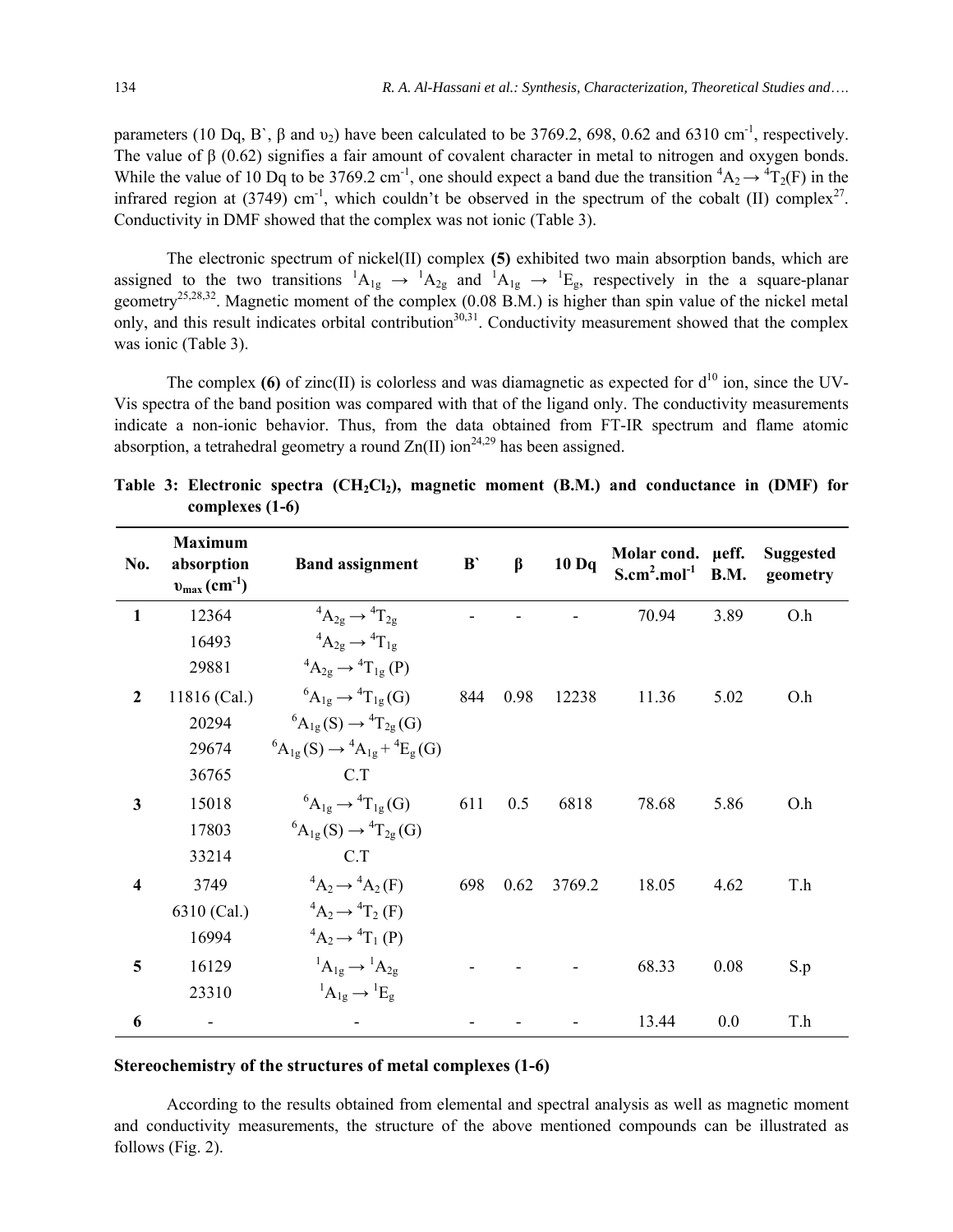

**Fig. 2: The suggested structures of complexes (1-6)** 

## **Biological studies**

The free ligand **(L)** and its complexes **(1-6)** were screened *in vitro* for their ability to inhibit the growth of representative bacteria *E. coli* as gram negative and *Staph. aureus* as gram positive. The results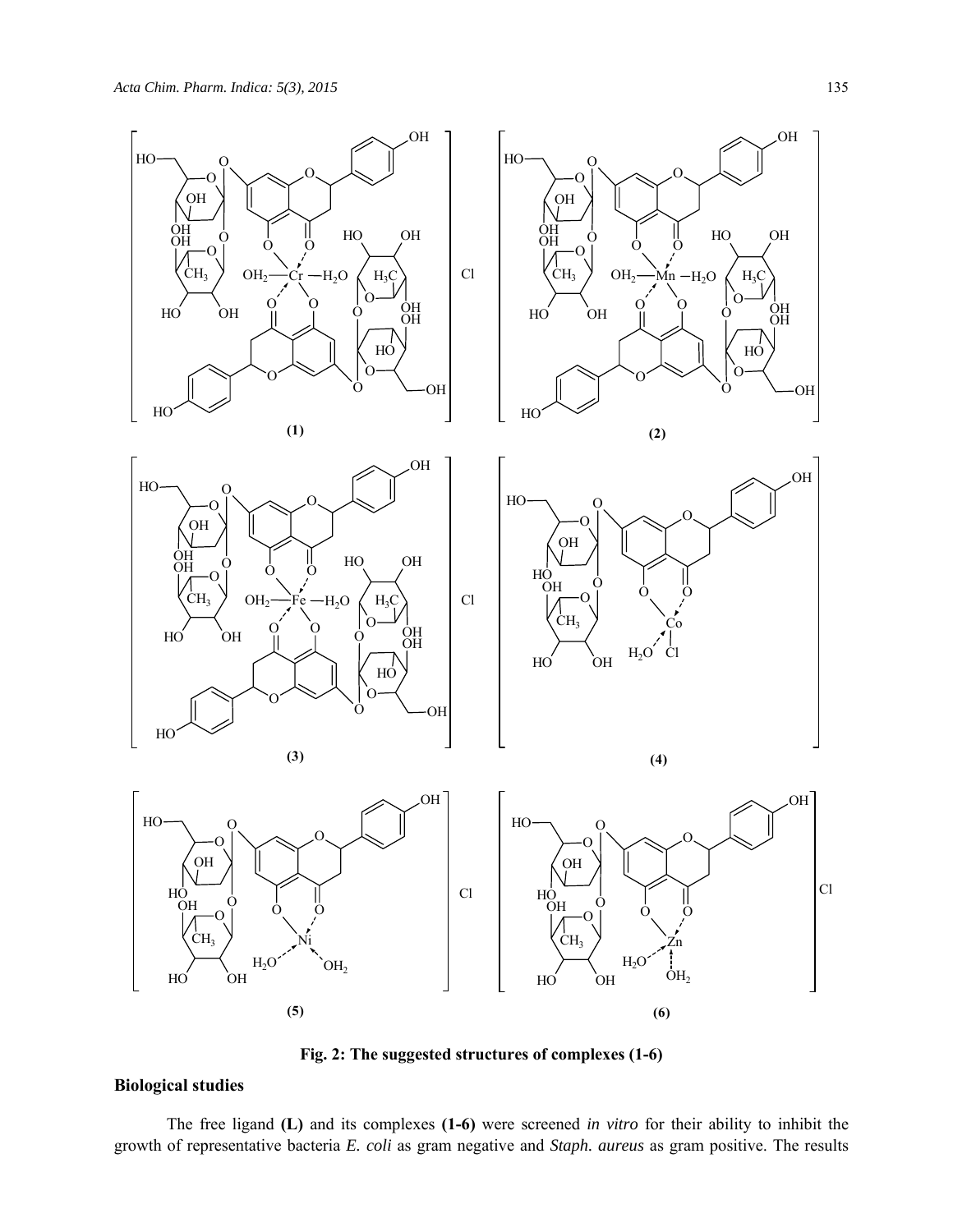are shown in Table 4. Also the study was made against *Aspergillusflaveus* and *Penicillum Spp.* fungi, in DMSO as a solvent (Table 4).

As a result from the above mentioned studies, the following points were concluded –

- (a) **(L)** was not active against *Staph.* and *E. coli*.
- (b) All complexes **(1-6)** showed high activity against two types of bacteria compared to the ligand **(L)** active prepared them.
- (c) Results of the antifungal activity of the new compounds showed that the metal ion chelates **(1-6)** were more toxic compared with their parent ligand **(L)** toward the same micro-organism and under the identical experimental conditions. The increase in the antifungal activity of metal chelates may be due to the effect of the metal ion on the normal cell process. These activities may be explained by Tweedy's chelation theory<sup>33</sup>, according to which chelation reduces the polarity of the metal atom mainly, because of the partial sharing of its positive charge with the donor groups of the ligand, which favours permeation of the complexes through the lipid layer of cell membrane $34$ .

|  | Table 4: Antibacterial and antifungal activities for ligand (L) and their metal complexes (1-6) |  |  |  |  |  |  |
|--|-------------------------------------------------------------------------------------------------|--|--|--|--|--|--|
|  | $(10^{-3} \text{ mgm.mL}^{-1})$                                                                 |  |  |  |  |  |  |

| Comp. No.           | E. coli | <b>Staph. Aureus</b>                       | Asp. Flavus                                           | Penci. SPP. |
|---------------------|---------|--------------------------------------------|-------------------------------------------------------|-------------|
| <b>Control DMSO</b> |         |                                            |                                                       |             |
| (L)                 |         |                                            | 44                                                    | 36          |
| (1)                 | 8       | 6                                          | 22                                                    | 30          |
| (2)                 | 6       | 10                                         | 17                                                    | 19          |
| (3)                 | 6       |                                            | 28                                                    | 30          |
| (4)                 | 6       | 6                                          | 28                                                    | 30          |
| (5)                 |         | 6                                          | 26                                                    | 20          |
| (6)                 | 10      | 6                                          | 18                                                    | 15          |
|                     |         | Where: $(+) 6-8, (++) 8-10,$<br>$(++) 10>$ | Where: $(++) 30-40,$<br>$(+++)$ 20-30, $(++++)$ 10-20 |             |

#### **Study of complexes in gas state (Theoretical studies)**

#### **Electrostatic potentials**

Electron distribution governs the electrostatic potential of the molecules. The electrostatic potential (E.P.) describes the interaction of energy of the molecular system with a positive point charge. E.P. is useful for finding sites of reaction in a molecule; positively charged species tend to attack a molecule, where the electrostatic potential is strongly negative (electrophonic attack)<sup>35</sup>. The E.P. of the free ligand  $(L)$  was calculated and plotted as 2D contour to investigate the reactive sites of the molecules (Fig. 3). Also one can interpret the stereochemistry and rates of many reactions involving "soft" electrophiles and nucleophiles in terms of the properties of frontier orbital (HOMO, highest occupied molecular orbital) and (LUMO, lowest unoccupied molecular orbital). The results of calculations show that the LUMO of transition metal ions prefer to react with the HOMO of two-donor atoms of oxygen of carbonyl and oxygen of the hydroxyl group for Naringin free ligand **(L)**.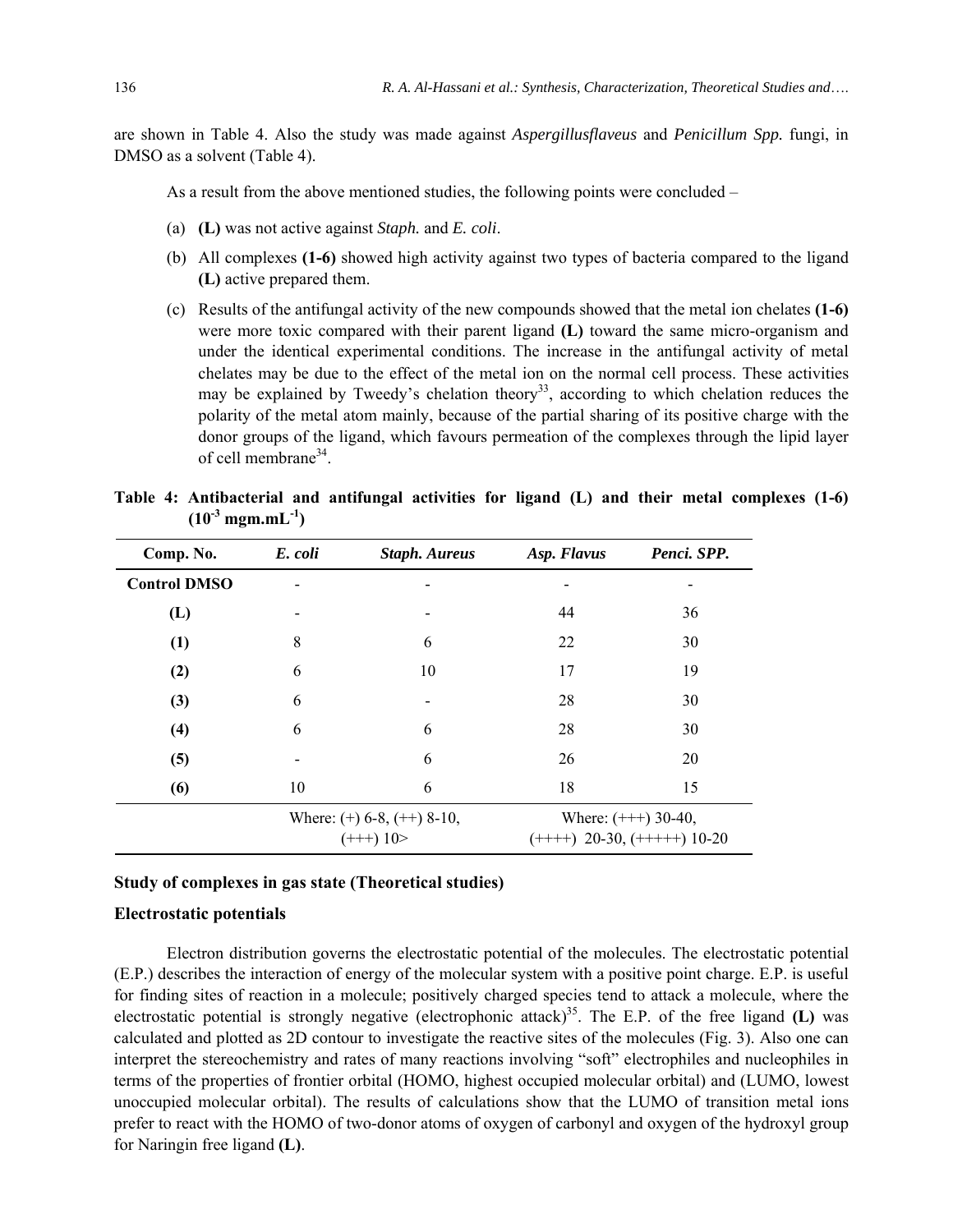

**Fig. 3: Electrostatic potential (HOMO and LUMO) as 2D contours for (L)** 

### **Optimized energies**

The program Hyperchem-8 was used for the semi-empirical and molecular mechanics calculations. The heat of formation  $(\Delta H_f^{\circ})$  and binding energy  $(\Delta E_b)$  for free ligand **(L)** and their metal complexes **(1-6)** were calculated (Table 5).

| Compd. No.   | $\Delta E_{\rm tot}$ | $\Delta H^{\circ}$ <sub>f</sub> | $\Delta E_b$ |
|--------------|----------------------|---------------------------------|--------------|
| L            | $-80673.95$          | 35.07                           | $-5200.37$   |
| 1            | $-185054.96$         | $-84.88$                        | $-10681.47$  |
| $\mathbf{2}$ | $-113605.75$         | $-266.77$                       | $-5662.60$   |
| 3            | $-119290.09$         | $-85.25$                        | -5481.49     |
| 4            | $-122833.58$         | $-98.94$                        | $-5607.85$   |
| 5            | $-96003.98$          | $-36.79$                        | $-5361.40$   |
| 6            | $-137008.36$         | $-15.17$                        | $-8153.68$   |

**Table 5: Conformation energetic (in KJ. mol-1) for Naringin and its metal complexes** 

The vibrational spectra of the free ligand **(L)** and their metal complexes **(1-6)** have been calculated, (Table 6). The theoretically calculated wave numbers for this ligand showed some deviations from the experimental values, and these deviations are generally acceptable in theoretical calculations<sup>36</sup>. The most diagnostic calculated vibrational frequencies were chosen for the assignment of ligand **(L)** and metal complexes **(1-6)**, and their respective experimental vibrational modes (Table 6).

Table 6: Comparison between the experimental and theoretical vibational frequencies (cm<sup>-1</sup>) for free **ligand (L) and its metal complexes (1-6)** 

| Compd.<br>No. | $v_{C=0}$ | $v_{C-O}$ | $v_{OH}$ | $v_{M-O}$ | $v_{\text{M-Cl}}$        | $\rho_{O-H}$ of H <sub>2</sub> O |
|---------------|-----------|-----------|----------|-----------|--------------------------|----------------------------------|
| L             | $1715*$   | 1270*     | 3706*    | ۰         | $\overline{\phantom{0}}$ | ٠                                |
|               | $1710**$  | $1275**$  | $3700**$ |           |                          |                                  |
| (1)           | $1699*$   | 1260*     | ۰        | $545*$    | -                        | 844*                             |
|               | 1700**    | $1255***$ |          | 522**     |                          | 840**                            |

Cont…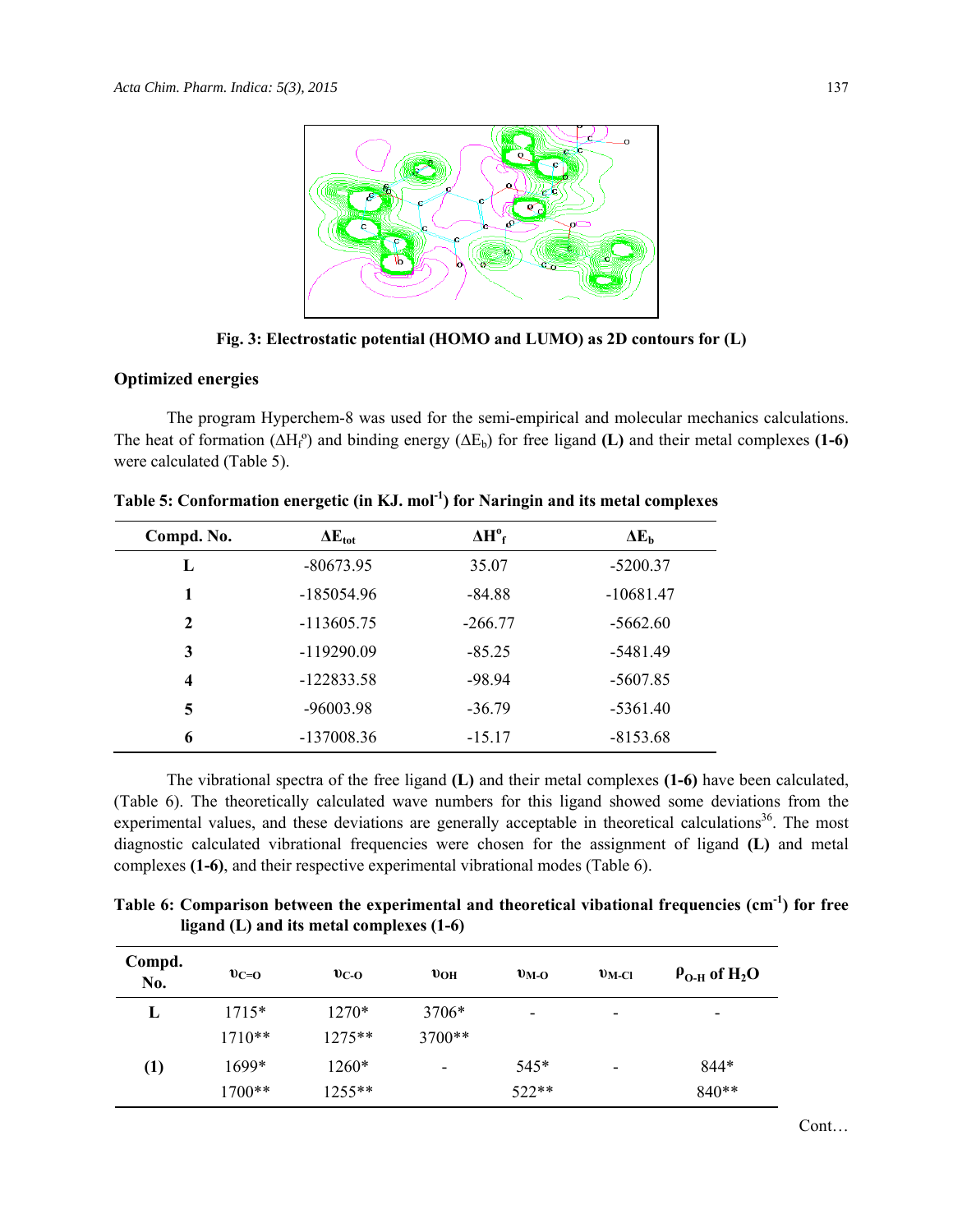| Compd.<br>No.    | $v_{C=0}$                                              | $v_{C-O}$ | $v_{OH}$ | $v_{\rm M-O}$ | $v_{\text{M-Cl}}$ | $\rho_{O-H}$ of H <sub>2</sub> O |  |  |
|------------------|--------------------------------------------------------|-----------|----------|---------------|-------------------|----------------------------------|--|--|
| (2)              | 1699*                                                  | 1250*     |          | $515*$        |                   | $840*$                           |  |  |
|                  | $1700**$                                               | $1253**$  |          | $516**$       |                   | 838**                            |  |  |
| (3)              | $1700*$                                                | $1258*$   |          | $505*$        |                   | $844*$                           |  |  |
|                  | $1695**$                                               | 1260**    |          | 508**         |                   | $830**$                          |  |  |
| $\left(4\right)$ | $1705*$                                                | $1260*$   |          | $512*$        | $379*$            | $828*$                           |  |  |
|                  | 1699**                                                 | 1265**    |          | $513**$       | 399**             | $833**$                          |  |  |
| (5)              | $1665*$                                                | $1255*$   |          | 554*          |                   | $829*$                           |  |  |
|                  | 1700**                                                 | $1257**$  |          | 505**         |                   | 838**                            |  |  |
| (6)              | $1700*$                                                | 1259*     |          | $554*$        | $395*$            | 828*                             |  |  |
|                  | $1697**$                                               | 1261**    |          | $511**$       | $400**$           | 830**                            |  |  |
|                  | Where *Theoretical frequency, **Experimental frequency |           |          |               |                   |                                  |  |  |

The results obtained for the theoretical calculations of the frequencies agreed well with those obtained for the experimental values (Tables 2).

## **Bond length measurements for the (L) and its metal complexes (1-6)**

Calculation of parameters has been optimized for bond lengths of the free ligand **(L)** and their metal complexes by applying the semi-empirical (PM3) at geometry optimization (0.001 K.Cal.mol<sup>-1</sup>), which gives excellent agreement with the experimental data<sup>37,38</sup> (Table 7).

| Compd. No. | $C=0$ | $C-O$ | $M-O$ | M-Cl                     |
|------------|-------|-------|-------|--------------------------|
| L          | 1.62  | 1.50  |       | ٠                        |
| (1)        | 1.67  | 1.55  | 2.28  | -                        |
| (2)        | 1.71  | 1.58  | 2.25  | ٠                        |
| (3)        | 1.69  | 1.55  | 2.22  | ٠                        |
| (4)        | 1.65  | 1.53  | 2.28  | 1.92                     |
| (5)        | 1.70  | 1.56  | 2.14  | $\overline{\phantom{0}}$ |
| (6)        | 1.63  | 1.54  | 2.19  | 1.89                     |

**Table 7: Selected bond lengths (Å) for ligand and its metal complexes**1-6

## **Theoretical electronic spectra for the metal complexes (1-5)**

The electronic spectra of the metal complexes have been calculated and the wave number for these compounds showed some deviations from the experimental values as shown in Table 8. These deviations in theoretical calculation are generally acceptable due to couplings between the electronic spectra modes and the approximation that each normal mode of the electronic spectra interacts independently electronic spectra beam<sup>39,40</sup>. The most diagnostic calculated electronic spectra were chosen for the assignment of the metal complexes<sup>1-5</sup>. Experimental electronic modes are shown in Table 3. The theoretical electronic spectra of all compounds were calculated by using the semi-empirical (PM3) method at geometry optimization  $(0.01 \text{ K.}$ Cal. Mol<sup>-1</sup>), and the comparison was made between the experimental data and theoretical data of the electronic spectra for $1-5$  metal complexes (Table 8).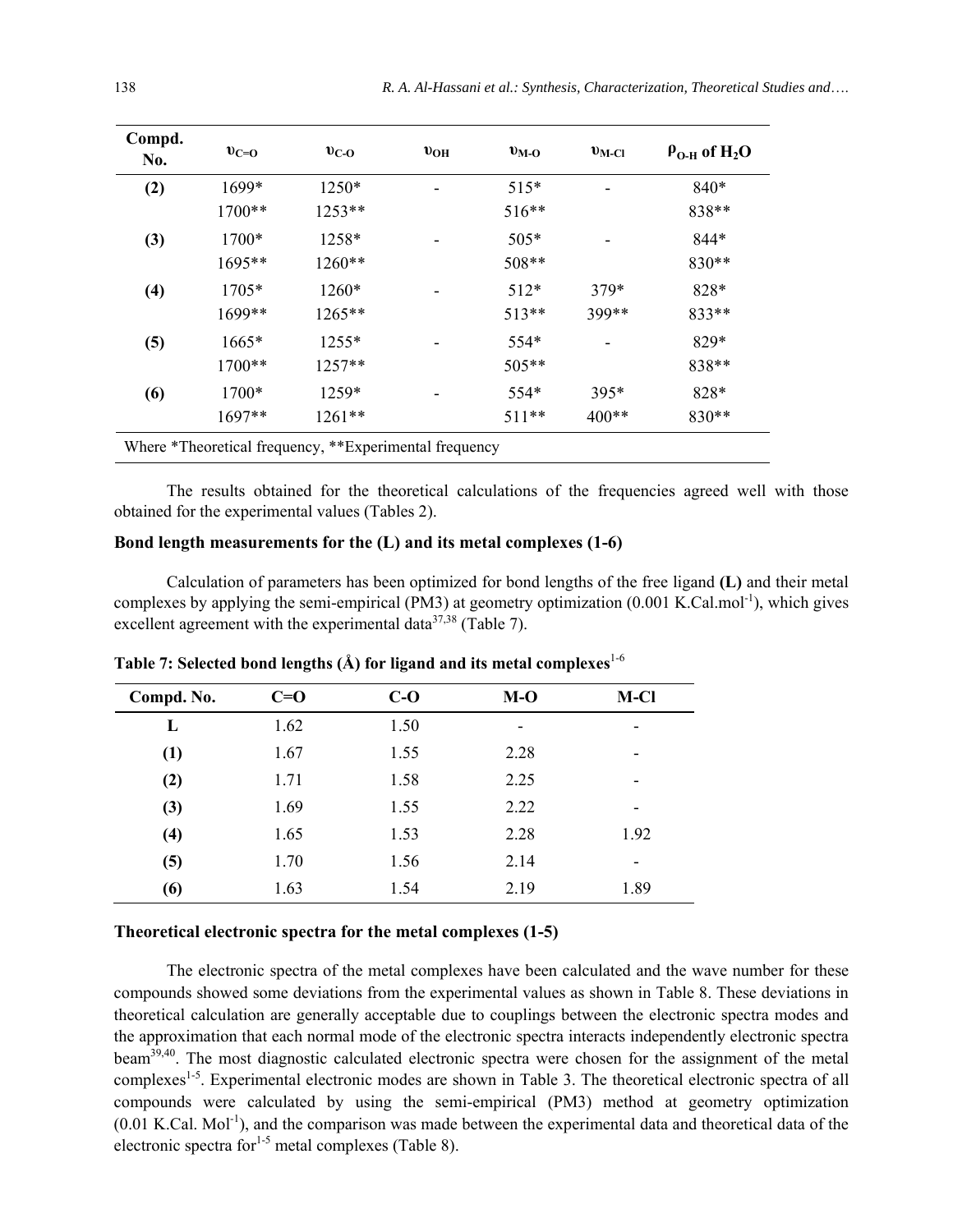| Symb. | <b>Maximum absorption</b><br>$v_{\text{max}}(nm)$      | <b>Band assignment</b>                                      | <b>Suggested geometry</b> |
|-------|--------------------------------------------------------|-------------------------------------------------------------|---------------------------|
| (1)   | 810*, 808**                                            | ${}^4A_{2g} \rightarrow {}^4T_{2g}$                         | O.h                       |
|       | $628^*$ , 606**                                        | ${}^4A_{2g} \rightarrow {}^4T_{1g}$                         |                           |
|       | 350*, 334**                                            | ${}^4A_{2g} \rightarrow {}^4T_{1g} (P)$                     |                           |
| (2)   | 866*, 846**                                            | ${}^6A_{1g} \rightarrow {}^4T_{1g}$ (G)                     | O.h                       |
|       | 498*, 492**                                            | ${}^{6}A_{1g}(S) \rightarrow {}^{4}T_{2g}(G)$               |                           |
|       | 340*, 336**                                            | ${}^{6}A_{1g}(S) \rightarrow {}^{4}A_{1g} + {}^{4}E_{g}(G)$ |                           |
|       | 290*, 271**                                            | C T                                                         |                           |
| (3)   | 688*, 665**                                            | ${}^6A_{1g} \rightarrow {}^4T_{1g}$ (G)                     | O.h                       |
|       | 548*, 561**                                            | ${}^{6}A_{1g}(S) \rightarrow {}^{4}T_{2g}(G)$               |                           |
|       | $311*, 301**$                                          | C.T                                                         |                           |
| (4)   | 2682*, 2667**                                          | ${}^4A_2 \rightarrow {}^4A_2(F)$                            | T.h                       |
|       | 1590*, 1584**                                          | ${}^4A_2 \rightarrow {}^4T_2$ (F)                           |                           |
|       | 592*, 588**                                            | ${}^4A_2 \rightarrow {}^4T_1(P)$                            |                           |
| (5)   | 630*, 620**                                            | ${}^1A_{1g} \rightarrow {}^1A_{2g}$                         | S.p                       |
|       | 443*, 429**                                            | ${}^1A_{1g} \rightarrow {}^1E_g$                            |                           |
|       | Where *Theoretical frequency, **Experimental frequency |                                                             |                           |

**Table 8: Comparison between experimental and theoretical of the electronic spectra for (1-5) complexes** 

## **Optimized geometries of (L) and their complexes (1-6)**

All theoretically probable structures of free ligand **(L)** and its complexes have been calculated by (PM3) method in gas phase to search for the most probable model building stable structure (Fig. 4).



Cont…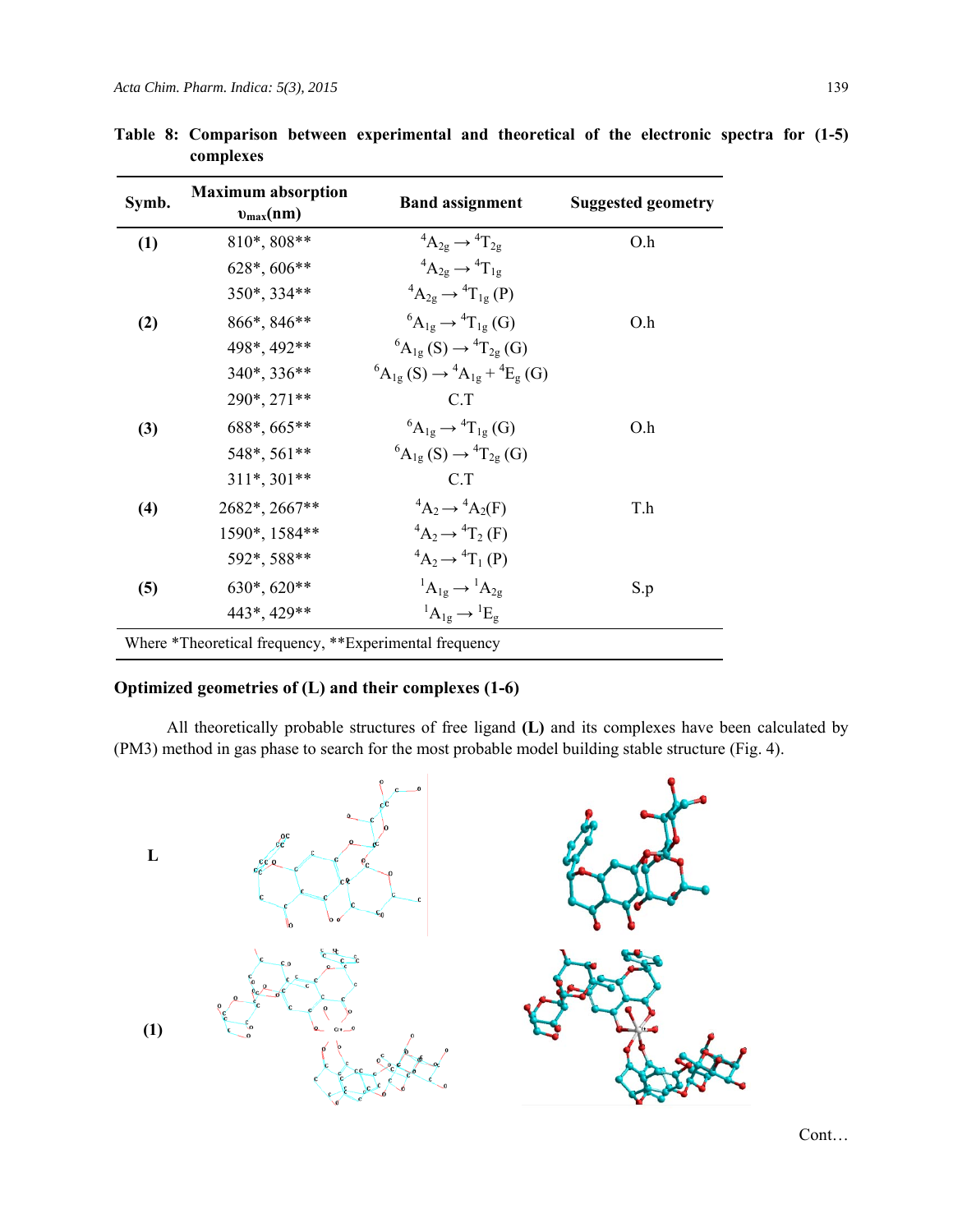

**Fig. 4: Conformational structure of (L) and its metal complexes (1-6)**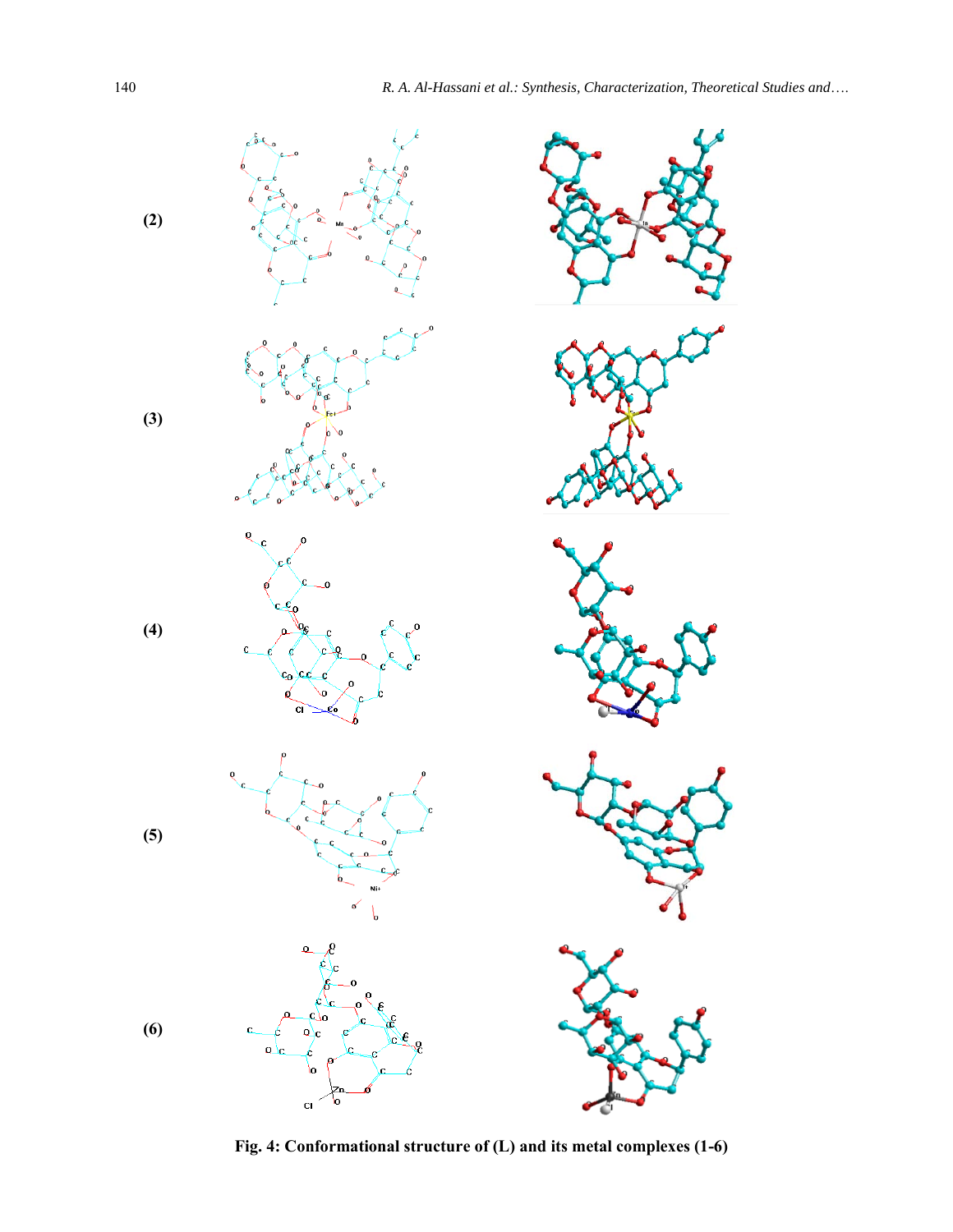#### **REFERENCES**

- 1. W. L. Bear and R. W. Teel, Effect of Citrusphytochemicals on Liver and Lung Cytochrome P450 Activity and on the *In Vitro* Metabolism of the Tobacco Specific Nitrosamine NKP, Anticancer Res., **20**, 3323-3329 (2000).
- 2. Y. Yamamoto and R. B. Gaynor, Therapeutic Potential of Inhibition of the NF-κB Pathway in the Treatment of Inflammation and Cancer, J. ClinicalInves., **107**, 135-142 (2001).
- 3. G. G. Duthic, S. J. Duthic and J. A. M. Kyle, Plantpolyphenols in Cancer and Heart Disease: Implications Asnutritional Antioxidants, Nutr. Res. Rev., **13**, 79-106 (2000).
- 4. T. P. T. Cushnie and A. J. Lamb, Antimicrobial Activity of Flavanoids, Int. J. Antimicrob. Agents, **26**, 343-356 (2005).
- 5. J. P. E. Spencer, Flavonoids: Modulators of Brain Function, Brit. J. Nutr., **99**, ES60-ES77 (2008).
- 6. S. V. Jovanovic, S. Steenken, M. Tosic, B. Marjanovic and M. G. Simic, Flavonoids as Antioxidants, J. Am. Chem. Soc., **116**, 4846-4851 (1994).
- 7. G. C. Jagetia, V. A. Venkatesha and T. K. Reddy, Naringin, A Citrus Flavonone, Protects against Radiation Induced Chromosome Damage in Mouse Bone Marrow, Mutagenesis, **18**, 337-343 (2003).
- 8. R. Schindler and R. Mentlein, Flavonoids and Vitamin E Reduce the Release of the Angiogenic Peptide Vascular Endothelial Growth Factor from Human Tumor Cells, J. Nutr., **136**, 1477-1482 (2006).
- 9. M. J. Martin, E. Marhuenda, C. Perez-Guerrero and J. M. Franco, Antiulcer Effect of Naringin on Gastriclesions Induced by Ethanol in Rats, Pharmacol., **49**, 144-150 (1994).
- 10. P. B. Gordon, I. Holen and P. O. Seglen, Protection, Bynaringin and Some other Flavonoids, of Hepatocyticautophagy and Endocytosis against Inhibition by Okadaic Acid, J. Biol. Chem., **270**, 5830-5838 (1995).
- 11. Y. F. Ueng, Y. L. Chang, Y. Oda, S. S. Park, J. F. Liao, M. F. Lin and C. F. Chen, *In Vitro* and *In Vivo* Effects of Naringin on Cytochrome p-450-depenent Mono Oxygenase in Mouse Liver, Life Sciences, **65**, 2591-2602 (1999).
- 12. S. Kanno, A. Shouji, K. Asou and M. Ishikawa, Effect of Naringin on Hydrogen Peroxide-induced Cytotoxicity and Apoptosis in P 388 Cells, J. Pharmacol. Sci., **92**, 166-170 (2003).
- 13. H. Zhang, C. W. Wong, P. F. Coville and S. Wanwimolruk, Effect of the Grapefruit Flavonoid Naringin Onpharmacokinetics of Quinine in Rats, Drug Metabol. Drug Interact., **17**, 351-363 (2000).
- 14. D. Skoog, Fundamental Analytical Chemistry, New York (1988).
- 15. J. J. Stewart, Reviews in Computational Chemistry, K. B. Lipkowitz, D. B. Boyd (Eds.), VCH Publishers, New York, **(1)9**, 72-80 (1996).
- 16. D. B. Cook, Hand Book of Computational Quantum Chemistry, New York, Oxford Univ. Press, 149 (1998).
- 17. H. Choinacki and F. Pruchnik, Quantum Chemical Studies on Molecular and Electronic Structure of Complexes Adducts, Int. J. Mol. Sci., **2(44)**, 11-17 (2001).
- 18. T. T. Nahari, Synthesis, Ab initio and PM3 Studies of the 2-(5-mercapto-4H-1,2,4-triazol-3-yl)phenol and some of their Transition Metal Complexses, Isesco Sci. Technol. Vision, **3(3)**, 32-40 (2007).